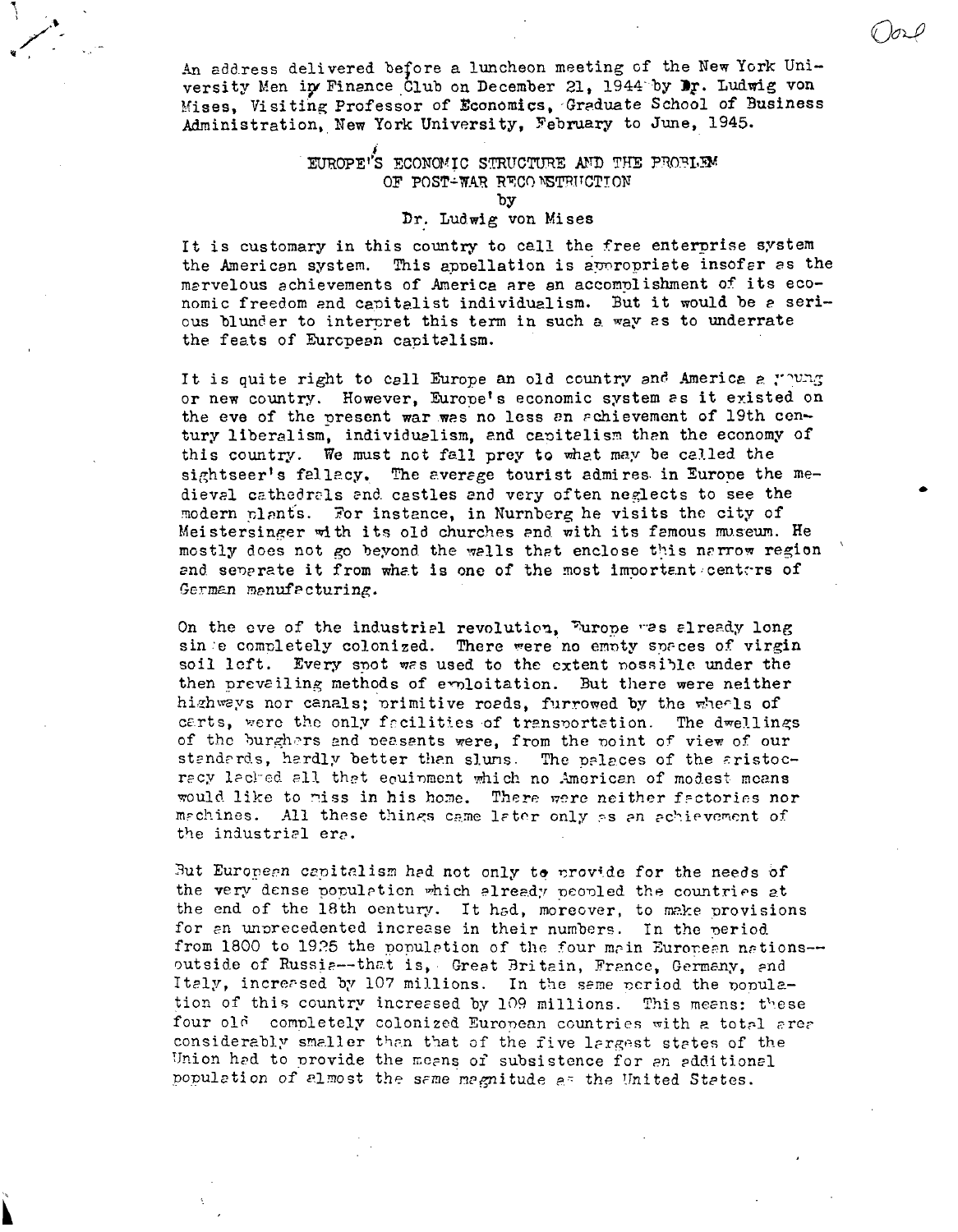While America had millions of square miles of practically empty land at its disposal, these European nations were under the necessity of cremming the increment into the narrow space of already overpopulated rreas.

Europe outside of Russia has a population of about 400 millions, that is, three times the population of the continental United States. But Europe's soil is poor in natural rescurces. It does not produce any cotton, rubber, coffee, tee, copre, or jute. Its capacity to produce wool and many basic metals is insighificant. In 1937 the European production of crude petroleum was 56 million barrels, namely, 52 milliens in Rumenia and 4 millions in Poland. In the same year the United States produced 1,279 million barrels, 22 times more. Moreover, the outcome of the present wer will give these European oil wells to Rushin.

The predominantly industrial countries of Europe can neither feed nor clothe their citizens out of domestic resources. In order to acquire the badly needed foodstuffs and raw materials, they must export menufactures, most of which are produced out of imported raw materials. One of the main export industries of Europe, for instance, was the ectton goods industry. The raw material was imported primarily from this country, smaller quantities from Egypt and British India.

The vital strength of Europe was its export trade. The economic background of 19th century European civilization, which begot Pasteur and Darwin, Verdi and Wagner, Ampère and Freud was capitalism. The. flowering of the nations was an achievement of free enterprise. It wes surely not an outcome of government policies and the activities of politicians.

But capitalism in Western and Central Europe did even more than that. It provided the greater part of the capital needed for the development of the natural resources in the economically backward areas of Russis, Southeestern Europe, Asia, Africa, Australia, and Latin Americe. Almost all railroads outside of Europe were built by European capital. Even in this country the early history of railroad construction was to some extent a record of European investment.

In dealing with the specific economic problems of Europe, I want to disregerd Russia, Sweden, Spain, and Portugal. The Soviet Empire is, properly speaking, not a part of Europe. It is the vestest empire history has ever seen. It covers one-sixth of the earth's surface. Its territory is much better endowed by nature then any other part of the world. It is very thinly populated. It is, in any economic regard, just the opposite of Europe. Sweden, too, is different from the rest of Europe. Its population is small and its natural resources, iron ore and lumber, are immense. Spain and Portugal have economic problems of their own. In a short lecture it would be impossible to deal adequately with these questions.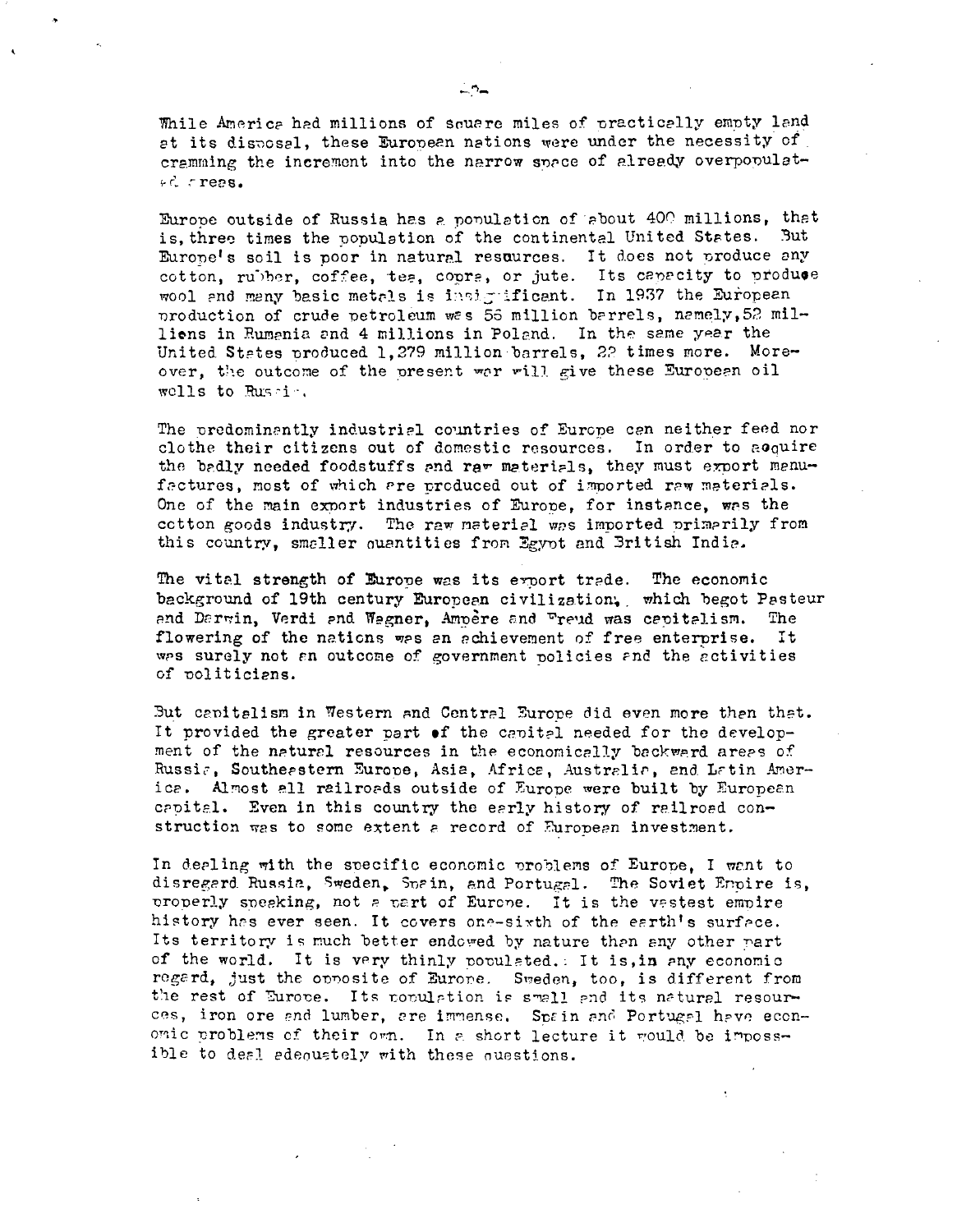Now, in Europe proper there are two different zones: the predominantly industrial Western and Central area, and the predominantly agricultural South-East. The predominantly industrial part can live only by exporting manufactures. It must sell these products on the open world merket in competion with products of countries in which the natural conditions for manufacturing are much more favorable. It must leap over trade barriers towering to the skies. It has only one meens to compensate for the handicaps set by nature and foreign trade berriers: low wages and a low standard of living.

The predominantly saricultural section of the South-Fast entered the scene of the world merket in the second mart of the 19th century, when the reilroeds gave them the concrtunity for shipping their excess production to Western and Central Europe. With the intensification of the competition of oversess countries the conditions for Southesstern Europe became worse and worse. Its soil is fertile when measured with West Eurorean standards; it is noor when compared with the fields of Cenade and other countries. Here, too, the only way out is low wages and a low standard of living.

Foreign observers sometimes meke the mistake of blaning European entermrises for an alleged economic backwardness. But what they call backwardness is precisely the adjustment of technical methods to unfavorable conditions beyond the control of business. Natural resources are poorer and capital is more scarce than in this country; on the other hand, there is rlenty of labor available. In such a state of affairs, many mechanical devices which can be profitably used in this country would not pay in European manufacturing. Europoen ferming does not use some of the machines known in this country, but it ennloys more fertilizers. Its evergge yield par acre is, in spite of the connerative poverty of the soil, greater than outside of Europe. The large estates in Germany, Czechoslovakia, and Hungary were certainly not less skilfully operated than any other agricultural cutfit on the earth.

The capital consumption caused by the war is cnormous. Homesteads and plants have been destroyed. Industrial equipment worn out by the intensified production has not been properly replaced. But even worse is the fact that the spirit of free enterprise has vanished. The covirmments and political parties are firmly resolved not to go back to the system to which Europe oved its well-being in the past. They are connitted to the ideas of totalitarian economic management. They are fascinated by the alleged success of German and Russian planning.

What these planners fail to realize is that Bussia can, by and large, live in economic self sufficiency. Those imports which the Russian suthorities do not went to miss can be bought by the exportation of gold mined in Russia and of some other raw materials. The Soviets are not faced with the problems of manufacturing for the world market.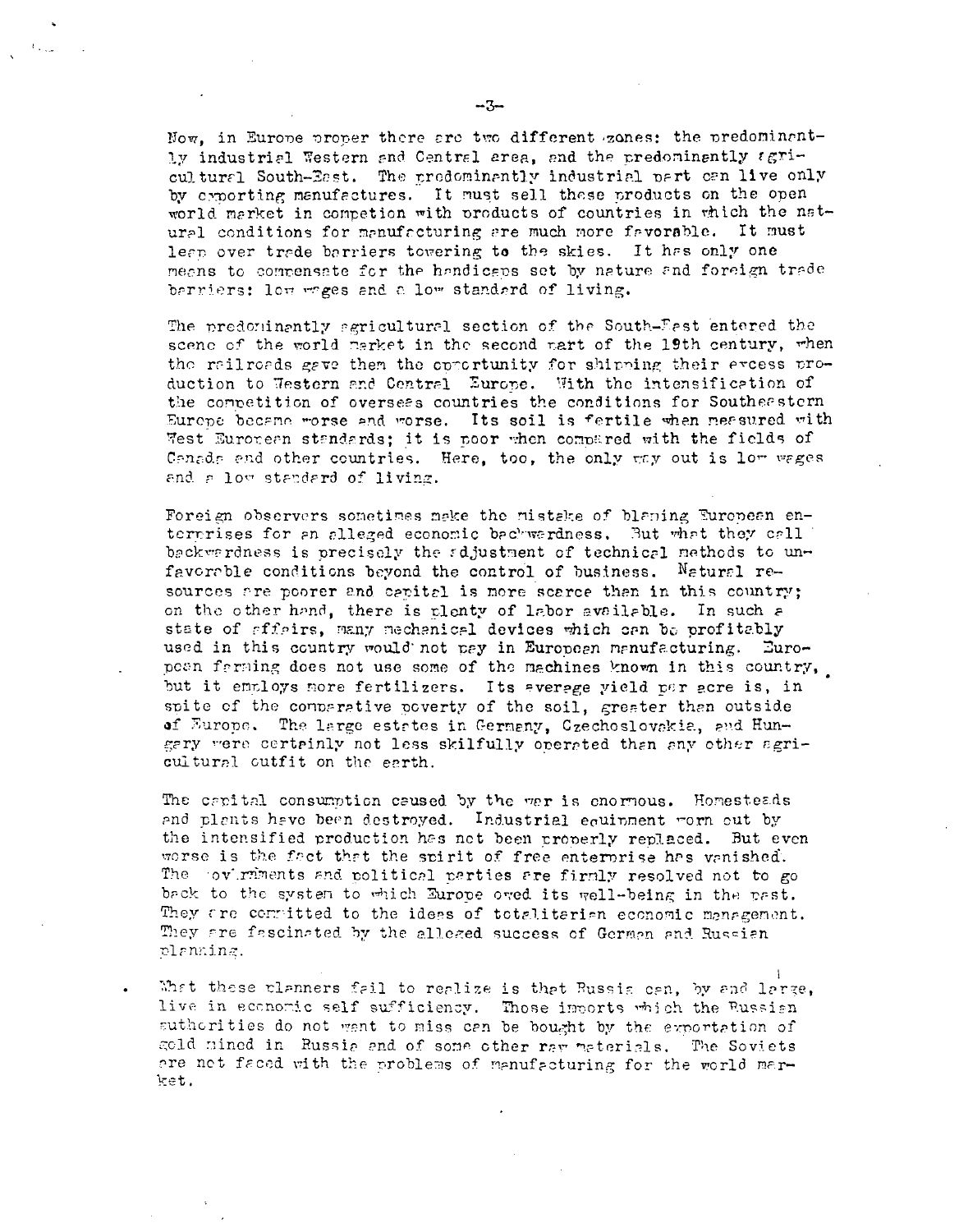But the Gernans must face these problems. The German pattern of socialist nanagement was precisely adopted for the purpose of not impeiring the vital nerve of Germany's economy, export of manufactures. It failed utterly. In 1932, the deepest point of the depression, German exports were 5,700 million marks; in 1938 they were only 5.300 million merks. Taking the figures of 1930 as 100, the index of foreign trade in 1937 was 72 for Germany, but 97 for this country and 101 for Great Britain. Even these figures understate the decline of Germany's foreign trade, for they are based on the artificial rate of the mark and on the high prices at which Germany traded with the clearing countries. Besides, we must take into account that Germany paid enormous export subsidies, amounting to 1.500 million marks in 1938.

Disregarding both sound theories and experience, Great Britein's rulers believe that the only way to solve the nation's post-war problems is full government control. In the three years preceding the outbreak of the present wer. Great Britain paid for only 58% of its innorts by exporting merchandise. The rest was mainly paid by the net national income from shipping and from overseas investments. After the war, these two sources will bring much less than they used to bring before the war. If Great Britain is to preserve its prewar standard of imports of food and rew materials it must increase the volume of its exports of merchandise by half or two-thirds.

Deluded by the fallecies of socialist doctrines, British public opinion considers this fact as a sufficient justification for the abandonment of the free enterprise system. No attempt was ever mede to prove the thesis that a government-controlled industry would produce wore cheeply or better than private entrepreneurs. No unbiased man would dare to assert that government agencies are better fitted than merchants to adjust production to the needs of consumers in various oversess countries, to overcome the handicap of trade barriers and to meet successfully the competition of other exporting nations.

A reconstruction of the United Kingdom's bedly battered industrial equipment can hardly be effected without the aid of American credits. It is unlikely that enterprises, subject to government control and at every turn obstructed by bureaucratic regimentation, will inspire more confidence in American investors and bankers than entrepreneurs who are free to go their own way.

The truth is that what the British really have in mind is to balance foreign trade not by an expansion of exports but by a restriction of imports. This would be tantamount to a resumption and intensification of the unfortunate economic warfare that was the characteristic feature of the intervar period and one of the main causes of distress and political conflict. It would not only lower. the standard of living of the British masses. It would also bring disaster to all other nations, and frustrate all endeavors to safeguard durable peace.

 $35 - 1$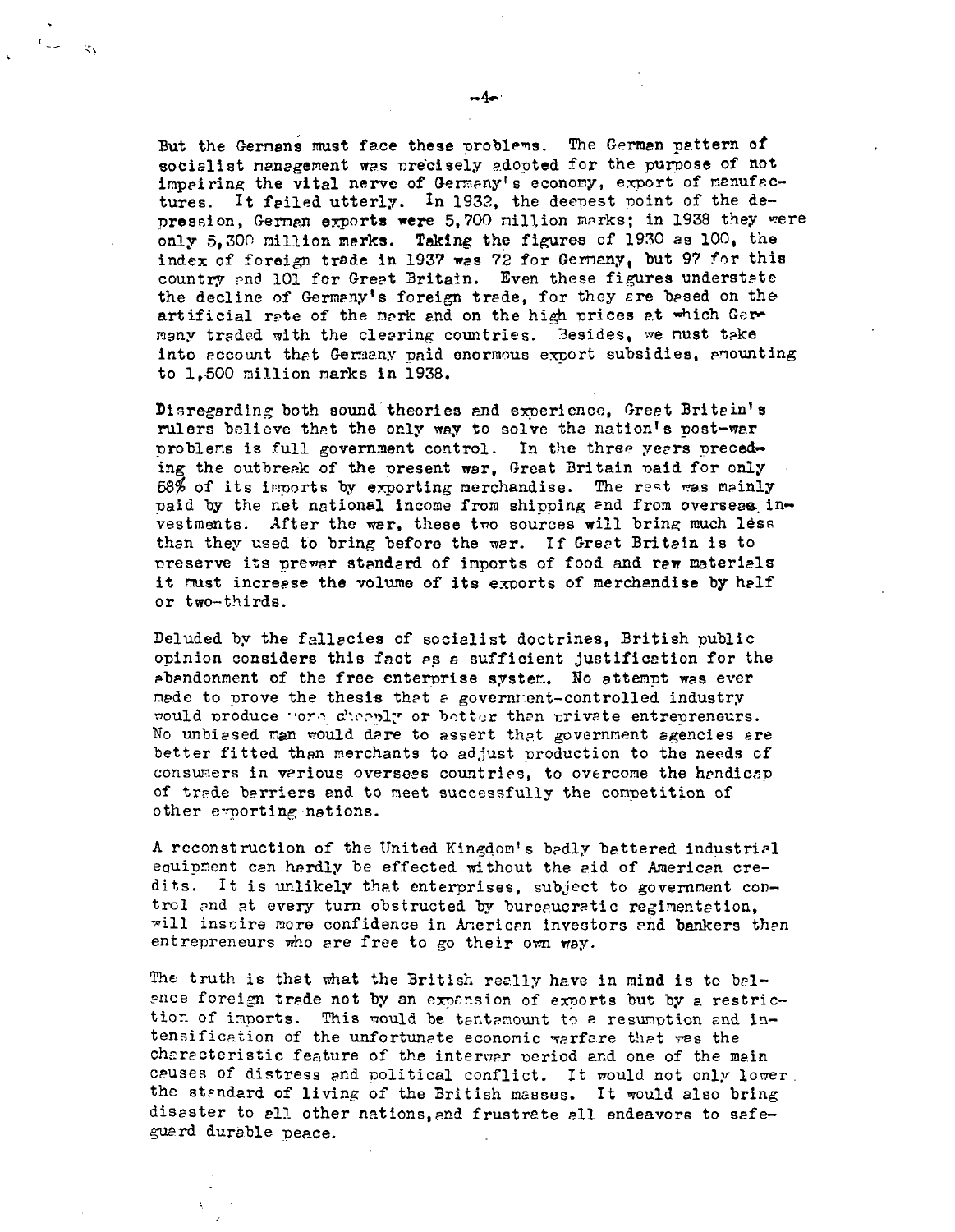The plans of the French government are no less contrary to purpose then those of the British. The French went to divide their industries into three groups. Each group will be subject to a different treatment. The first section, comprising mining, public utilities, and some essential processing industries, is to be expropriated and directly operated by bureaucrats. The second section will seemingly remain in the hands of business, but will be coupletely controlled by the government, according to the Nazi methods. Only the third section, consisting of the entermrises menufacturing consumers' goods for export, is to be left free. Of course, the French realize very well that it would be simply idiotic to deliver the Paris haute couture, the parfumerie, and the production of charmaigne and brandy to bureaucratic management. "owever, they are mistaken in the exnectation that these end other famous French export industries could thrive within an environment of government controlled business. The inefficiency of the controlled sections will impose a heavy burden upon the free section. The whole incidence of taxation will fall upon the export industries and suffocate them.

All the smaller nations of Europe want in some way or other to copy the British and French plans. They all ain at foreign exchange control. One must not forget the fact that the smaller e country the greater comparatively is its foreign trade. If a New York businessmen sells something to a place 3,000 miles away, or buys something from such a place, it can still be domestic trade. But if a man in Zürich or Kopenhagen buys or sells something over a distance of 200 miles it always means foreign trade. In a small country foreign exchange control practically subjects all enterprises to government control. And all these nations are firmly resolved to utilize foreign exchange control for the most rigid restriction of inports.

While Europe can flourish only under a system of international division of labor, the Europeans have espoused a hyper-perfectionist policy hostile to any kind of inports. While exporting menufactures is only possible under a free enterprise system, Europe is opposed to any kind of profit-seeking business. They abhor as orthodox and reactionary that system which in the past made Europe prosperous, and advocate enthusiastically the methods which failed everywhere they have been tried.

A few remarks more are needed in order to discuss some special plans regarding those countries whose leaders exnect to enter into a close economic and political cooperation with Russia. Left-wing politicians of Poland, Czechoslovakia, and Austria hope that such a cooperation can open for their industries the Russian market. They would provide Russia with nanufactures, and Russia would provide then with food and raw materials. Let us, for the sake of argunent, assume that such plans could be realized. But at any rate it rould be unrealistic to expect that the Soviets would be prepared to pay for the manufactures of their vassals prioes which would secure for the wage-earners of these nations a standard of living higher than that of the Russian masses. If the Russians were in a

 $\mathcal{M}_{\mathcal{H}}$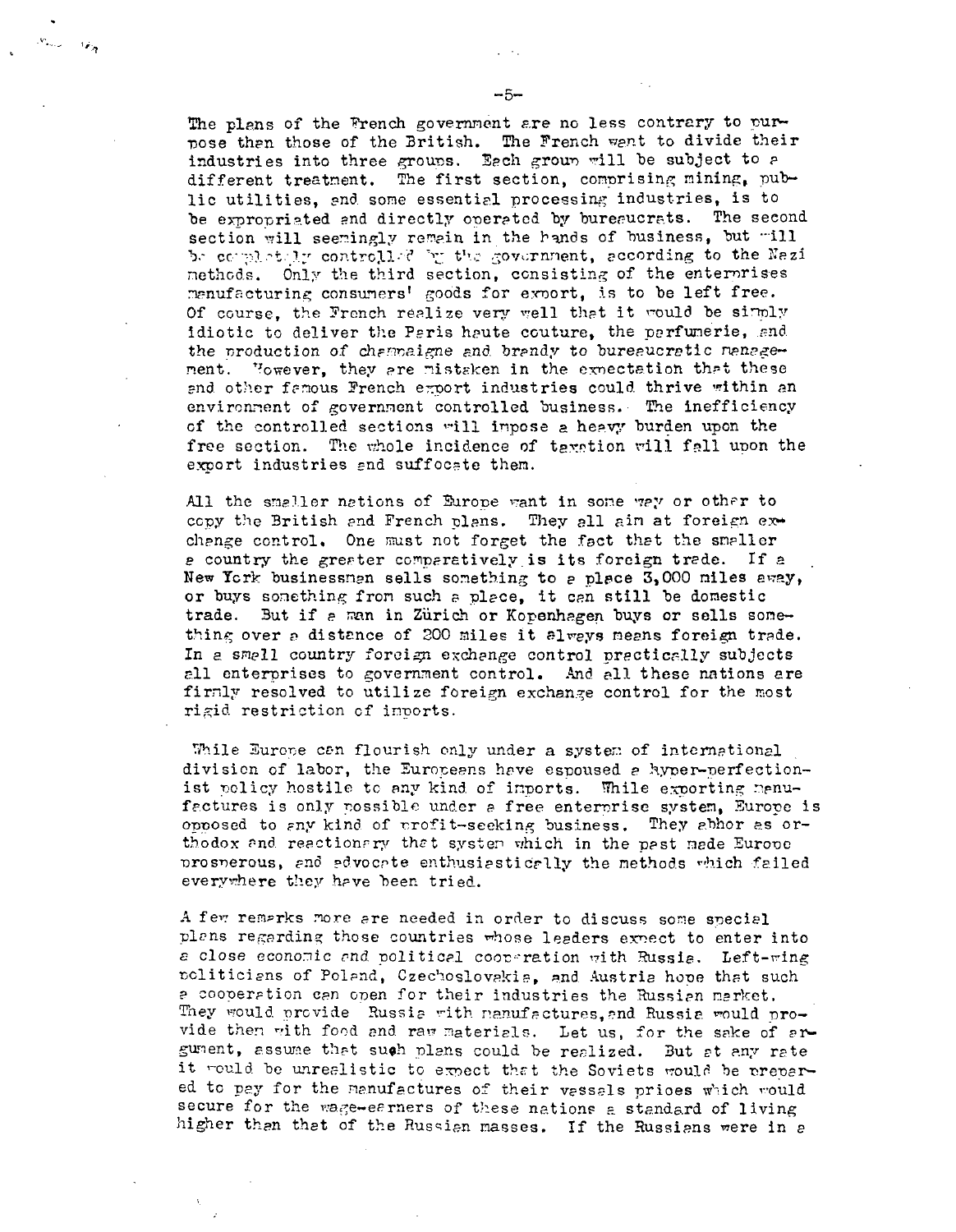position to pay world market prices for imported manufactures, they could as well increase their buying in America or anywhere else. The only adventage which the Soviets could find in such a kind of bilateral exchange would consist in the cheapness of the products. The standard of living was very low indeed in the three above mentioned countries when compared with West European standards, to say nothing of American standards. But even in the years of the great depression it was much higher than that of the Russian peasents and workers.

American common sense if quite correct in blaming European disunity. It is simply craziness that the various European nations, many of then inferior in size, population figures and economic power to the greater part of the American states, are anxious to fight one another by all devices of economic nationalism. But a Euronean customs union would not solve Europe's economic problem if not supplemented by economic freedom. The economies of the various European countries do not complement each other. Europe as a whole depends upon the importation of food and raw materials from other parts of the world, and nust consequently export manufactures.

It is a sad fact that Europe has lost the advantages which a hundred end fifty years of economic freedom have secured for it. A great part of the cepital accumulated in previous years has been souander-Saving and capital accumulation must start anew. The scarcity ed. of capital has necessarily lowered the marginal productivity of labor. For a period of transition, mage rates and standards of living must necessarily be lower then they were in the years preceding the wers. No government tampering with industrial relations and no labor union pressure and compulsion can alter this fact. On the contrary. The more government or union interference delays the accunulation of new capital, the more it protracts the period of transition and the return to prosperity. There is no other recipe than this: produce more and better and save more and more. Privations cannot be spared. The nations must suffer for the deficiencies of their policies. It would be wrong to blame the economists who establish this fruth with seeming callousness. The economists have done all they could do when for more than eighty years they warned the nations.

There is but one way toward a steady rise in the general standard of living: the progressive accumulation of capital and the improvement of methods of production which this additional capital renders feasible. However, the countries of continental Europe were committed to policies which not only checked the further accumulation of cepital, but even resulted in the consumption and erosion of capital accumulated in earlier times. The main vehicle of these policies res credit expension. It is true that credit expansion creates a boom at first. But the artificial prosperity of the easy money orgy of a few years must needs lead to slump and depression. Oredit eveension is very popular with politicians who do not worry about tonorrow. But conscientious statesmen must not espouse short-run policies. Only a long-run policy is sound.

 $\mathbf{u}_\text{c}$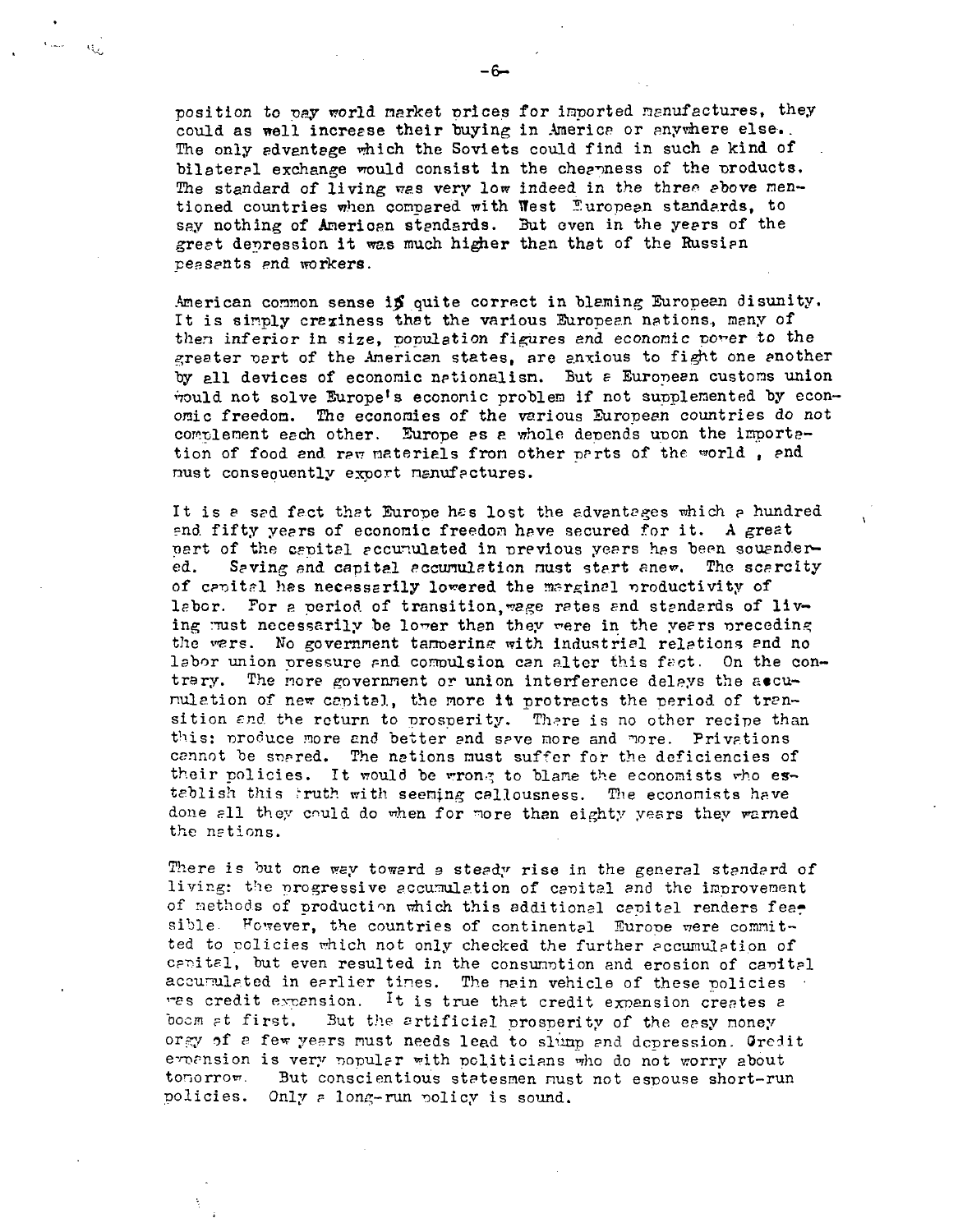Of course, there are pseudo-economists preaching the gospel of shortrun policies. "In the long run we are all dead, "says Lord Keynes. But it all depends upon how long the short run will last. The class sical formulation of the short-run principle was provided by the  $\land \dots$  Marquise de Ponpadour: "Apres nous la deluge." The lady was fortunate enough to die in the short run. But her successor, Madame Du Barry, outlived the short run and was beheaded in the long run. Europe has now entered the stage in which it experiences the longrun consequences of its short-run policies. The short-sighted politicians bump their heads against the walls, the reality of which they stubbornly try to deny.

> Europe's distress is also a calamity for all other parts of the world. It makes illusory the plans for America's post-mar recovery to the extent that they are based on the expectation of a full revival of international trade. If Europe does not recover soon, it will not be able to buy sufficient quantities of American products. Even complete free trade in this country will not revive international trade if the European nations do not abandon their antiimport policies.

There is much talk about American credits for the reconstruction of Europe. But credits are sound only if the debtor makes the proper use of the money borrowed. Credits are neither charity nor lend-lease; they mean business. There must be a reasonable chance that the debtor will emoloy the amount credited for an improvement of his conditions, and accordingly will be able to pay interest and principal. Credits granted to foreign governments for the continuation of inappropriate economic policies harm both the creditor and the debtor. It would be very unfortunate indeed if American credits were accorded to governments which will waste them in the pursuit of illusory policies.

It is not true that a country needs foreign credits for the stabilization of its foreign exchange rate. If there is neither inflation nor credit expansion, such credits are superfluous. But if a country takes recourse to what is called today euphemistically an expansionist policy, no credit can prevent a devaluation of its currency. Credits are needed for the acouisition of industrial and agricultural equipment which can raise the productivity of labor. But they are useless if employed for the continuation of deficit spending.

Yet, people are right in saying that post-war reconstruction in all parts of the world depends entirely upon America. But America must give something much more essential than credit; it must provide an ideology. It must revive the idea of economic freedom, private initiative, and individual enterprise. After the war this nation will enjoy all over the world an unprecedented moral prestige. If Americe stends for economic freedom, no country will be in a position to withdraw from this influence. The great ideological conflict between totalitarianism and individualism will be decided in this country, and all other peoples will follow the example set by America.

 $\mathcal{A}$  C  $_2$